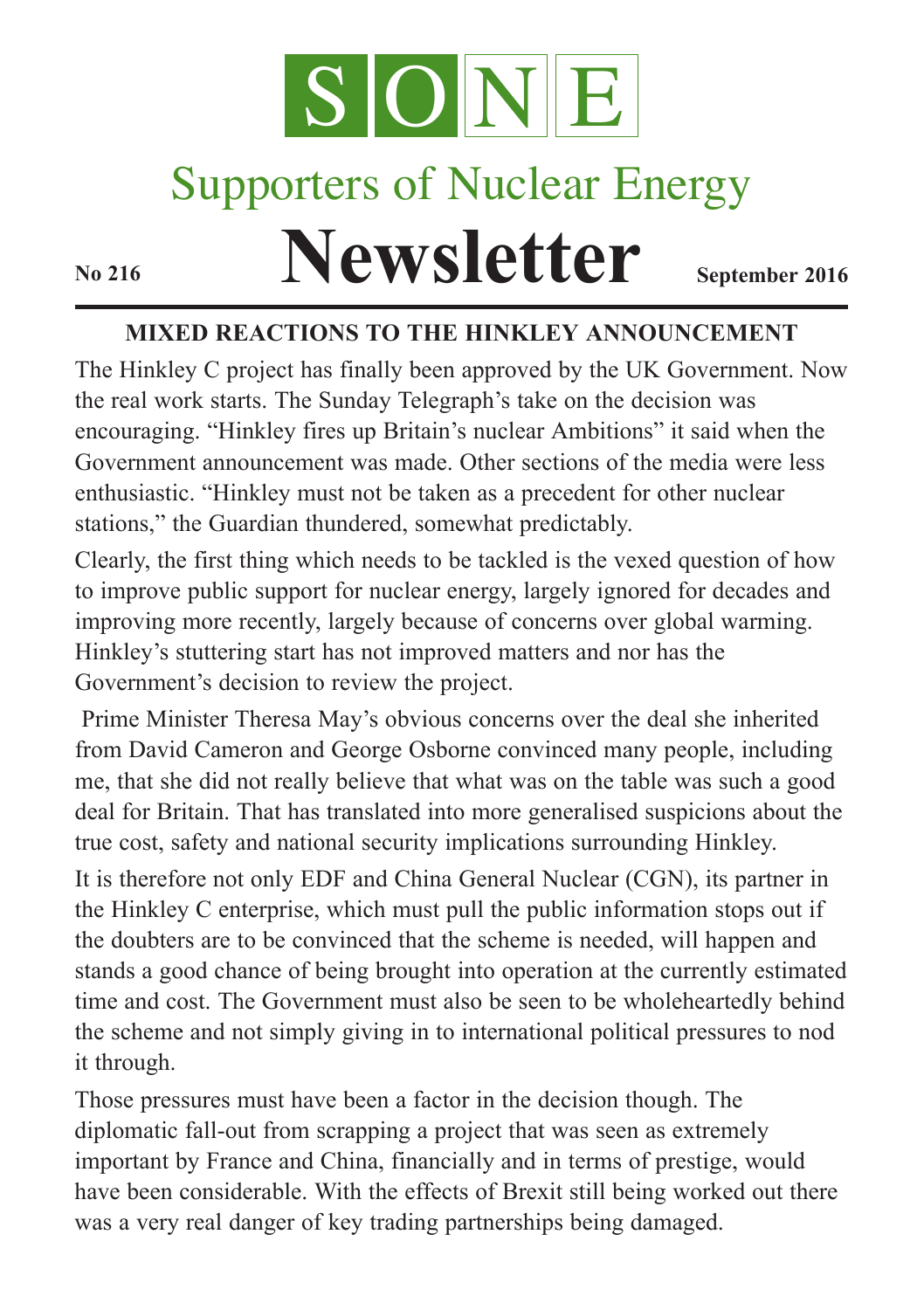Whatever the reason, Mrs. May has approved the scheme, giving the green light to the construction of the first new nuclear power station in the UK for a generation after a comprehensive review of the Hinkley project and a revised agreement with EDF. We should applaud that while acknowledging that EDF still has a lot to prove.

#### **FOR THE RECORD**

Approval for the Hinkley project was announced on 15 September by the Secretary of State for Business, Energy and Industrial Strategy, Greg Clark, and his statement was generally regarded as a bit of a damp squib. That is unfair. The changes which the Government has made could turn out to be important, not only with regard to nuclear energy but other industries where foreign ownership might become an issue.

The Government, EDF and CGN are not wasting any time, now that the decision has been taken. On the last day of the month the final agreements enabling construction of the two EPR units at Hinkley Point C to proceed were signed by the three parties in London. The signatories were Greg Clark, EDF Chairman and Chief Executive Jean-Bernard Levy and China General Nuclear Chairman He Yu and in attendance were the French foreign minister, Jean-Marc Ayrault and National Energy Administration of China administrator Nur Bektri.

The agreements signed included the Contract for Difference (the controversial strike price deal) and the Secretary of State Investor Agreement. Mr. Clark called the signing of the strike price deal "a crucial moment in the UK's first new nuclear power station for a generation" and it is certainly that.

For his part Mr. Levy described the contracts as the result of years of hard work on the part of the teams which had brought the project to this point. "The project is of strategic importance for EDF Group and the nuclear industry," he said. "All of the employees of EDF Group around the world can be proud of the progress we have made. Now the next phase is under way. EDF, its partners and suppliers are ready and dedicated to the construction of Hinkley Point C<sup>"</sup>

On the Hinkley project itself, the Government is taking powers to prevent the sale of EDF's controlling stake prior to completion of the construction of the plant. This agreement will be confirmed in an exchange of letters between the Government and EDF. Existing legal powers and a new legal framework will mean that the Government is able to intervene in the sale of EDF's stake after Hinkley is operational.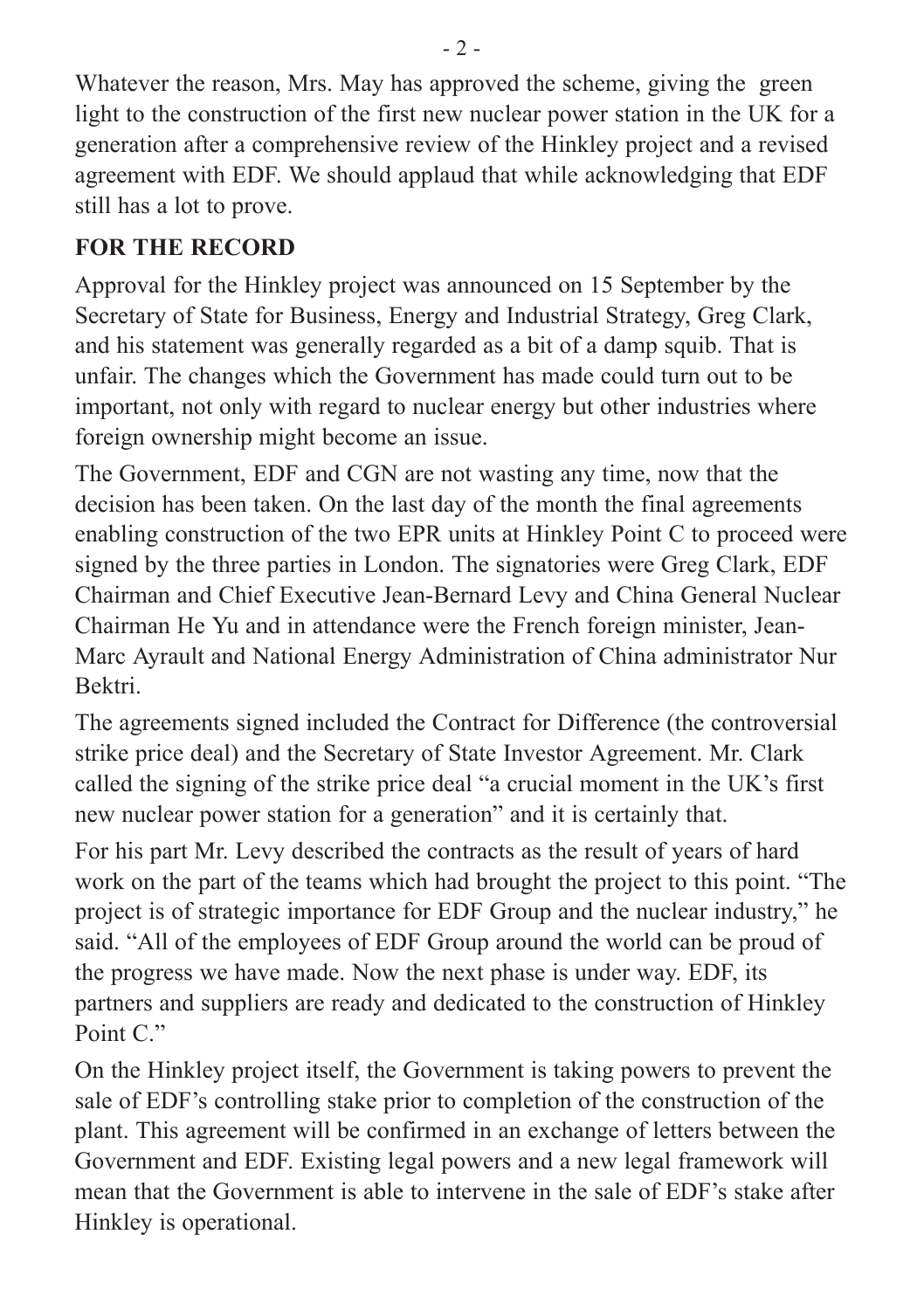More importantly, perhaps, the Government will reform the wider legal framework for future foreign investment in critical parts of the UK infrastructure. These reforms will have three elements.

Firstly, after Hinkley (but not before, so it does not apply to the Hinkley project but does apply to the Moorside and Wylfa Newydd schemes) the Government will take a special share - the so-called golden share - in all future new build projects. This will ensure that significant stakes cannot be sold without the Government's knowledge or consent.

Secondly, the Office for Nuclear Regulation (ONR) will be directed to require notice from developers or operators of nuclear sites of any change of ownership or part-ownership. This will allow the Government to advise or direct the ONR to take action to protect national security as a result of a change in ownership.

And thirdly, the Government will reform its approach to the ownership and control of critical infrastructure. This will allow the Government to take "a fair and consistent" approach to the national security implications of critical infrastructure, including nuclear energy, in the future.

#### **TESTING THE GOVERNMENT'S RESOLVE**

The first test of the Government's resolve may come in relation to the gas industry, rather than nuclear energy. Part of the "critical infrastructure" of the UK is the National Grid' £11bn gas distribution business. To the horror of some sections of the media China Gas has joined with Fosun, a Shanghaibased investment firm, to pitch for a majority stake in the business, alongside at least two other potential investors from overseas.

However, let us return to the effect - if any - which the Government's decision will have on nuclear energy, starting with the cost of building and operating Hinkley C. "It must be stressed," Mr. Clark said, "that the contract which has been negotiated places all the construction risk on the investors alone. Consumers will not pay a penny unless and until the plant generates electricity.

"The proposed strike price of £92.50 - reducing to £89.50 if Sizewell C is built - contains important elements of insurance against any cost over-run and future high gas prices, which have historically been volatile. (Gas is, of course, the energy source against which nuclear power costs are measured - of which more later).

"The Hinkley strike price compare broadly with the costs of other clean energy, whether offshore wind, with the additional costs of intermittency, or gas with carbon capture and storage."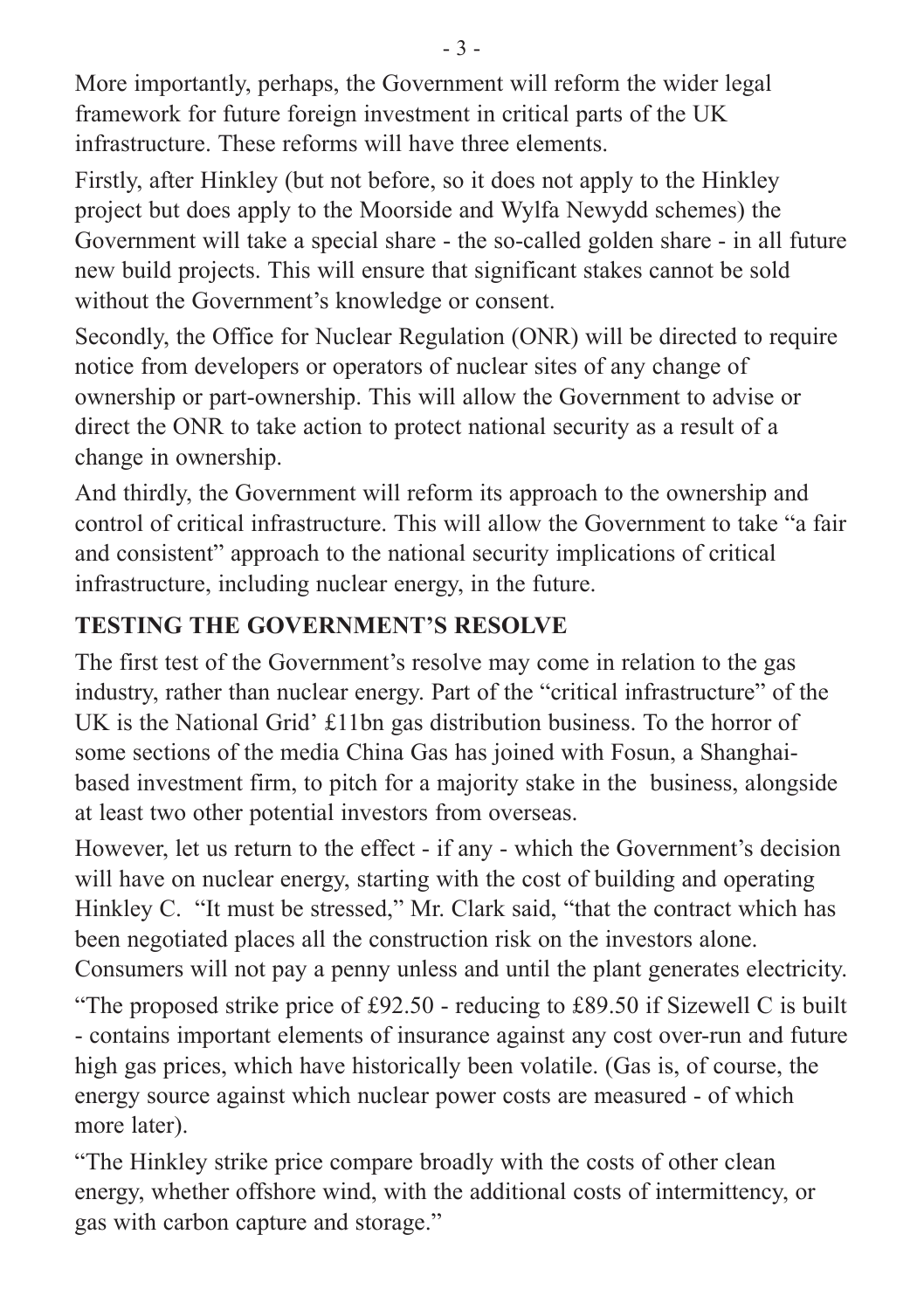Hinkley C, with two 1600 MWe EPR reactors, is expected to cost £18 billion (bn) to construct (£2bn more than anticipated) and is scheduled to produce first power in 2025, two years later than expected. The Secretary of State emphasised that the Government intends to ensure that any subsequent nuclear power stations cost less than Hinkley. "As the first of a wave of new nuclear plants, we expect the experience of rebooting the nuclear industry to mean that this should reduce the cost of new nuclear power stations, of which another five are proposed," he said.

### **YO-YO ELECTRICITY PRICES**

Hinkley is in line to receive up to £30bn in subsidies under the strike price deal. Because the average wholesale price is currently low that looks a very generous deal indeed but tucked away in the media this month there was a story which serves as a timely reminder that the wholesale price of electricity, like shares and currencies, can go up as well as down. Here is another headline for us to consider, one taken from the Daily Telegraph: "Electricity price surges to record highs as power crunch grows" - a bit cumbersome but it makes the point.

There was also an astonishing cross-head: "£999 per MWh." This was the price of electricity for 7pm to 8pm one evening this month as demand soared and power supplies fell away in response to a series of unfortunate and unexpected setbacks. The average price for delivery that day was a record £160 MWh compared with an average of about £40 MWh a day in recent months.

There were exceptional reasons for this, of course, but the important thing is that it showed that the wholesale price of electricity is extremely volatile. Nobody can be sure how it will average out over the 35 years of the Hinkley strike price deal.

What caused the problem for the National Grid was the unusually fine weather at the start of this month. The late summer heat led to a surge in demand for electricity to power air conditioning units, at a time when several power station plants were on planned maintenance.

At the same time there was precious little wind about and electricity from that source was in short supply, a constant concern unless and until we succeed in storing electricity from wind turbines safely and at an acceptable cost.

The problem caused by the lack of wind power was compounded by the unplanned shutdown of two of EDF's ageing nuclear reactors - a useful reminder that the UK needs to get on with its nuclear new build programme.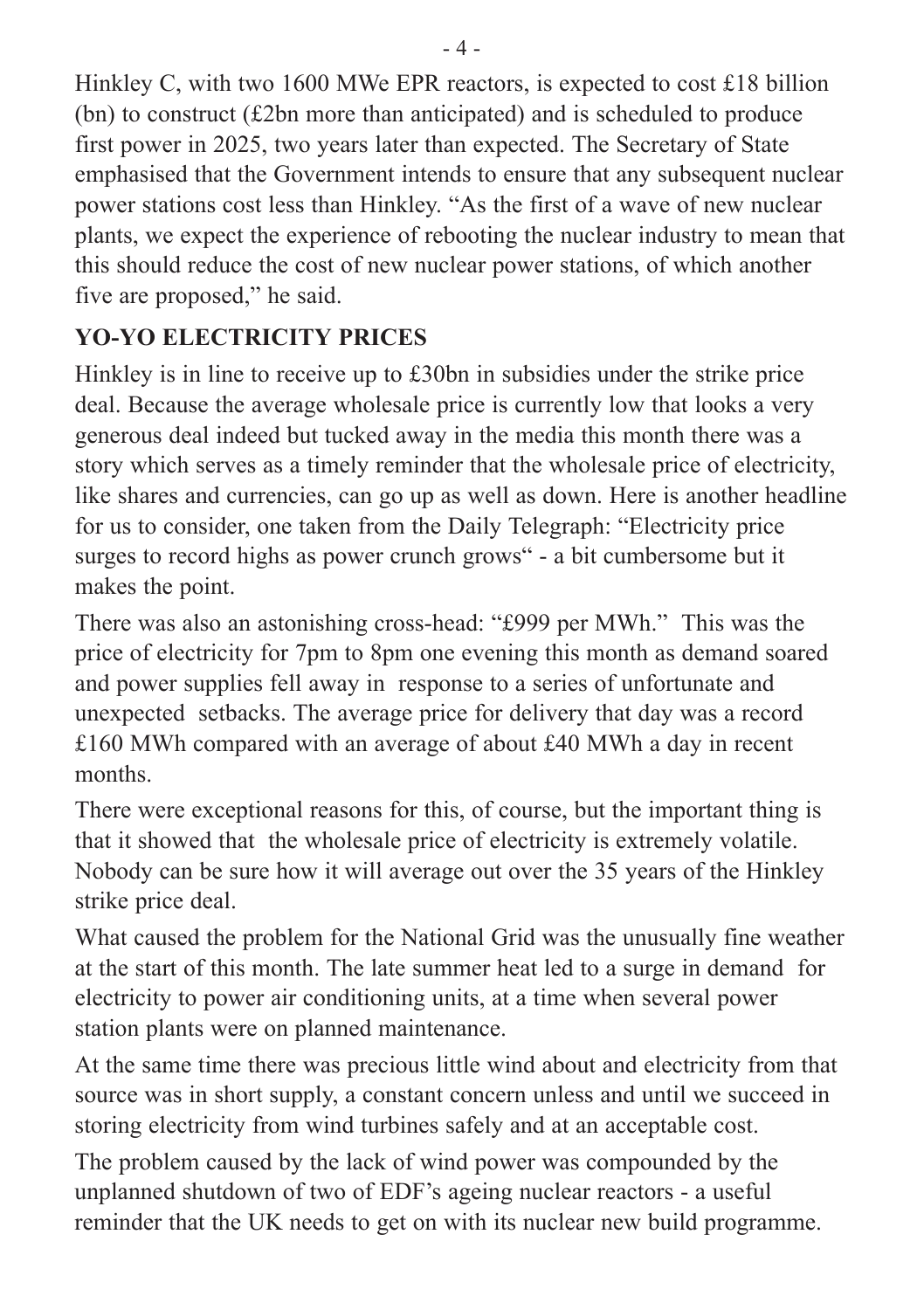To cap it all the cable bringing electricity from France to the UK also suffered an unexpected partial outage.

#### **IS THE PRICE SO BAD ANYWAY?**

Vincent de Rivaz, the Chief Executive of EDF Energy, EDF's British subsidiary, insists that although the strike price appears to be high it is competitive with other low-carbon technology. Moreover, the Hinkley reactors are expected to have a life of up to 60 years whereas other low carbon technology is unlikely to manage that and in any case they produce electricity intermittently, requiring the back-up which nuclear can provide.

"When we compare the price, which is the price until 2060, to the current price it is irrelevant because today's prices are depressed. It is not sustainable," he says.

Mr. de Rivaz will take some comfort from a report from the International Atomic Energy Agency (IAEA) released this month, although it is not directly relevant to the Hinkley C strike price. The IAEA report maintains that the median cost of building new nuclear power plants is the lowest among energy technologies, including renewables such as wind and solar.

The report says that there is a significant overlap in the range of the average levelised cost of electricity (LCOE) produced by the various technologies and that despite its significant up-front costs nuclear is competitive. The LCOE is the long-term price at which the electricity produced by a power plant or wind farm will have to be sold for investors to cover their costs. The figures are based on a discounted rate of 7%, an estimate of the cost of capital for a given project.

Apart from its cost EDF has faced consistent questioning over the EPR technology destined for Hinkley as a result of problems at Flamanville in France as well as in Finland and, to a lesser extent, in China. Mr. de Rivaz is having none of it. He argues that the technology is sound, approved by the safety regulator in the UK as well as in China.

"The project in Flamanville is now fully on track and fully compliant with the reset schedule we gave a year ago," he says. "The Chinese projects, using the same design, are now built and are about to enter the commissioning phase". How on earth would EDF and its Chinese partners put £18bn at risk on a project if we were not confident in the ability to do it on time and to budget?

#### **STATE SECURITY MATTERS**

Mr. de Rivaz was equally scathing about the State security concerns surrounding the Chinese involvement in the UK's nuclear energy new build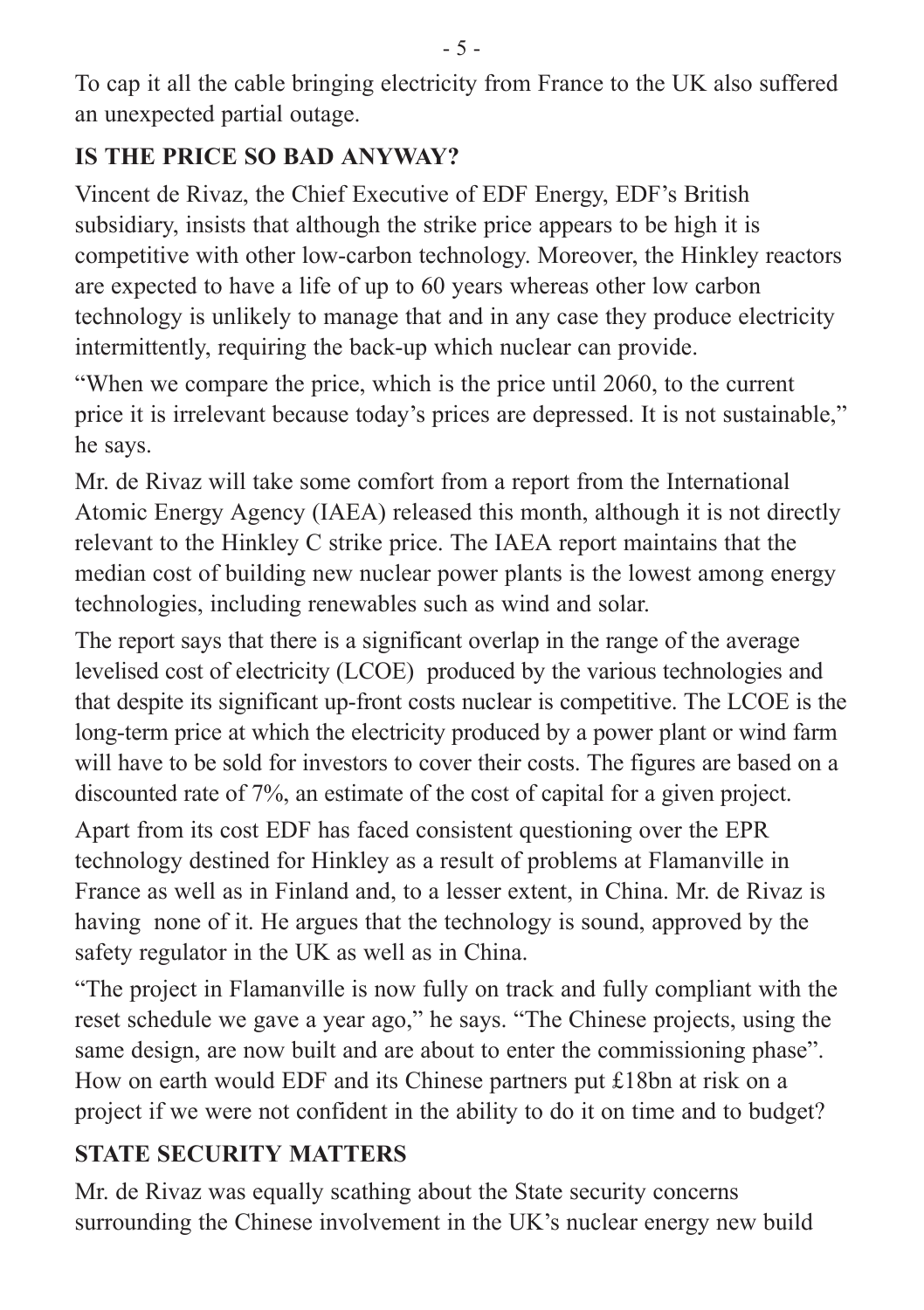programme, known to have been shared by the Prime Minister to some extent, prompted by her joint chief of staff, Nick Timothy.

In an article written before he began working in Downing Street Mr. Timothy warned that the Chinese could use their role in the Hinkley nuclear programme to build weaknesses into computer systems which would allow them to shut down Britain's energy production at will.

"They don't need to put £6bn into Hinkley to have access to technology they already know because they are building reactors of the same design as Hinkley in China," Mr. de Rivaz said. I am not sure that I fully understand the point he was making but assume he meant that as the Chinese have a detailed knowledge of the computer systems in use with EPR reactors they could affect them remotely if they so wished.

To my mind the real answer to this sort of scare mongering is much simpler. Is the UK really so important that the Chinese would want to shut down energy systems they have part paid for when by doing so they would risk being found out and create the potential for global military action? For goodness sake, they have nuclear weapons don't they?

It would seem that the Prime Minister has been persuaded that the sort of threat identified by Mr. Timothy, apparently supported by nameless people in MI5 expressing similar concerns, is not a real and present one. The UK Government is ready to allow China to play a central role in the UK's nuclear industry after all.

#### **MORE CHINESE INVOLVEMENT NOT LESS**

As soon as the Hinkley decision was taken China General Nuclear (CGN) confirmed that it intended to continue with its plan to provide a third of the capital for Hinkley, despite being somewhat miffed at the delay and uncertainty caused by the Government. The company has also been given assurances that the Government will welcome CGN taking a lead role in the construction of a new power station at Bradwell.

The word is that the State-owned Chinese company intends to formally submit plans to the regulator for its own Hualong One nuclear reactor design to be used at Bradwell very soon, possibly within weeks and certainly before the autumn is out. It seems confident that its plans for Bradwell will be approved, while recognising that the review proposed for any and every proposed power station can take years.

There are also indications that EDF and the Chinese are ready to press ahead with plans for another new power station at Sizewell, similar in size to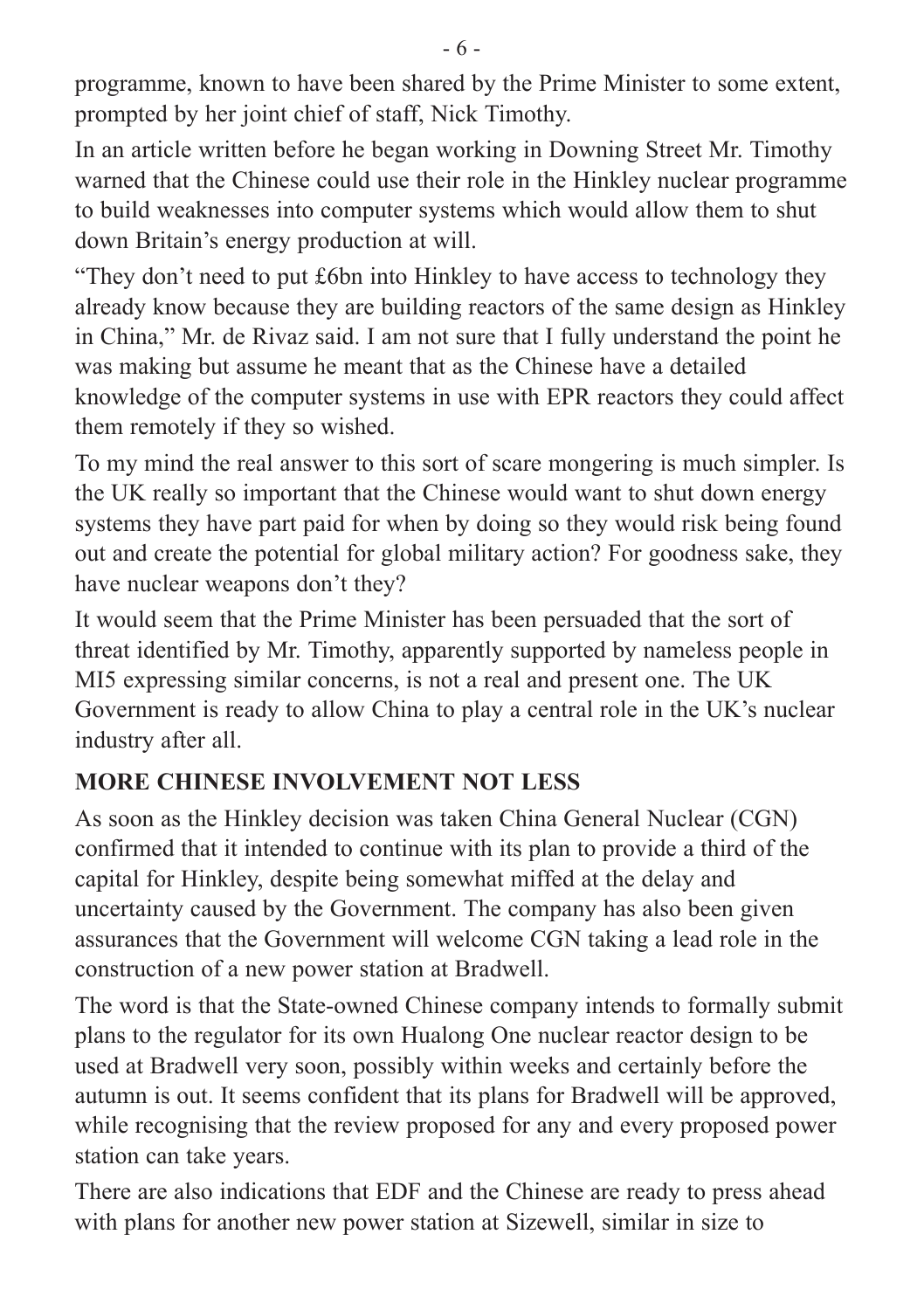Hinkley with EDF taking an initial 80% stake and CGN 20%. Sizewell C, with twin EPR reactors generating is expected to cost around £18bn.

"We are now able to move forward and deliver much needed nuclear capacity at Hinkley Point, Sizewell and Bradwell with our strategic partners, EDF, and provide the UK wih safe, reliable and substainable low carbon energy," CGN said.

"CGN and EDF have worked together in close co-operation for decades and this has laid a solid foundation for these three new nuclear projects. CGN looks forward to leveraging its 30 years experience in nuclear construction and operation and playing an important role in meeting the UK's energy needs."

Both Nugen, which is working on plans for a new nuclear power plant at Moorside, near the Sellafield site in Cumbria, and Horizon Nuclear Power, which is behind the Wylfa Newydd scheme, welcomed the Government's Hinkley decision.

Tom Samson, Nugen's Chief Executive Officer, said: "It demonstrates the viability of new nuclear investment in the UK based on the Government's electricity market reform programme and is welcome evidence of the UK Government's commitment to new nuclear as an essential part of the UK energy mix."

#### **AND POSSIBLY KOREA AS WELL**

Nugen is involved in talks with potential overseas investors for its £10bn Moorside project it emerged this month. Among those interested in joining the project is the State-controlled Korea Electrict Power Corporation (Kepco), according to the Financial Times. A final investment decision on the site is due in 2018.

Moorside is designed to provide up to 3.8 Gigawatts of power (compared to Hinkley's 3.2 gigawatts) but is some years behind EDF in securing financing and regulatory approval. The three reactors planned for the site would be provided by Westinghouse, the UK subsidiary of Toshiba.

While a final investment decision is at least two years away Nugen expects extensive geotechnical and geophysical site characterisation of the Moorside site to be mostly complete by the end of this year. The data gathered will be used to inform the detailed design of foundations and ancillary structures and to determine tunnel alignments.

Equally important, the data gathered from the surveys will also be used to support licnsing, planning applications and the other consents needed for the Moorside project to go ahead.

> HAROLD BOLTER SONE SECRETARY